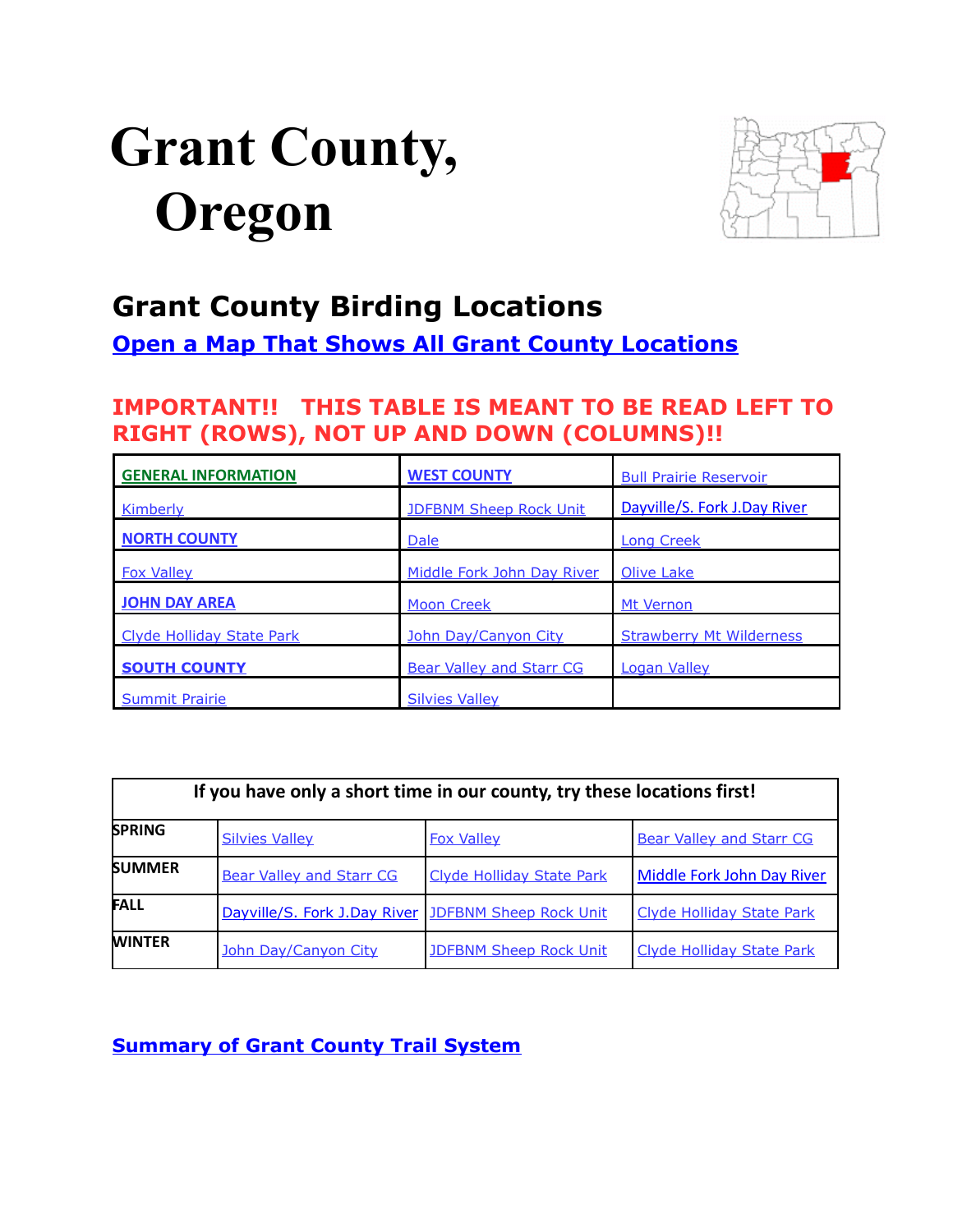<span id="page-1-1"></span>**Authors/Editors**: Tom Winters, Chuck Gates, Linda Fink, Mike Denny **County Seat**: Canyon City

**County Size**: 4529 sq. mi.

**High Elevation** : 9038 ft. Strawberry Mountain

**Rarities** : Tufted Duck, White-tailed Kite, Crested Caracara, Cattle Egret, Wandering Tattler, Upland Sandpiper, Red Phalarope, Yellow-bellied Sapsucker, Black Swift, Broad-billed Hummingbird, Costa's Hummingbird, Northern Mockingbird, Brown Thrasher, Eastern Yellow Wagtail, Indigo Bunting, Hooded Warbler, Black-throated Blue Warbler, Northern Parula, Canada Warbler, Baltimore Oriole, Scott's Oriole, Black Rosy-Finch, Hoary Redpoll **Top County Lister** : Paul Sullivan (215)

**Year List Record** : Paul Sullivan 1988 (185) [return to the top](#page-0-0)

Grant County is one of the most isolated counties in Oregon. Although it has two US highways quartering it, US 26 and US 395, it is not on the quick path to anywhere and two to four mountain passes must be negotiated to reach the largest community, John Day. The county traditionally has relied on a resource-based economy, cattle ranching and the harvest of timber. Thus the geography belies those trades with an abundance of rangeland and forests. Grant County has several geographic and geologic features of distinction. The headwaters of the John Day River are south of Prairie City and the river generally travels west through the county, the only watershed in the state to do so. It is also the largest un-dammed river in the state. In addition, this river has cut through the many layers of basalt to expose foundations rich in fossils. The southern end of the Blue Mountains culminates with Strawberry Mountain and its surrounding wilderness. Bear Valley, about 20 miles south of John Day, is the northernmost extension of the Great Basin. Due to the topography, the John Day River valley can be drier and warmer than comparable areas in eastern Oregon. But the high mountain valleys housing communities like Austin, Bates and Seneca can experience extreme cold during the winters; Seneca having the coldest official temperature for the state of Oregon at -54°F.

**County Contact Person: Email Tom Winters** 

<span id="page-1-0"></span>[return to the top](#page-0-0)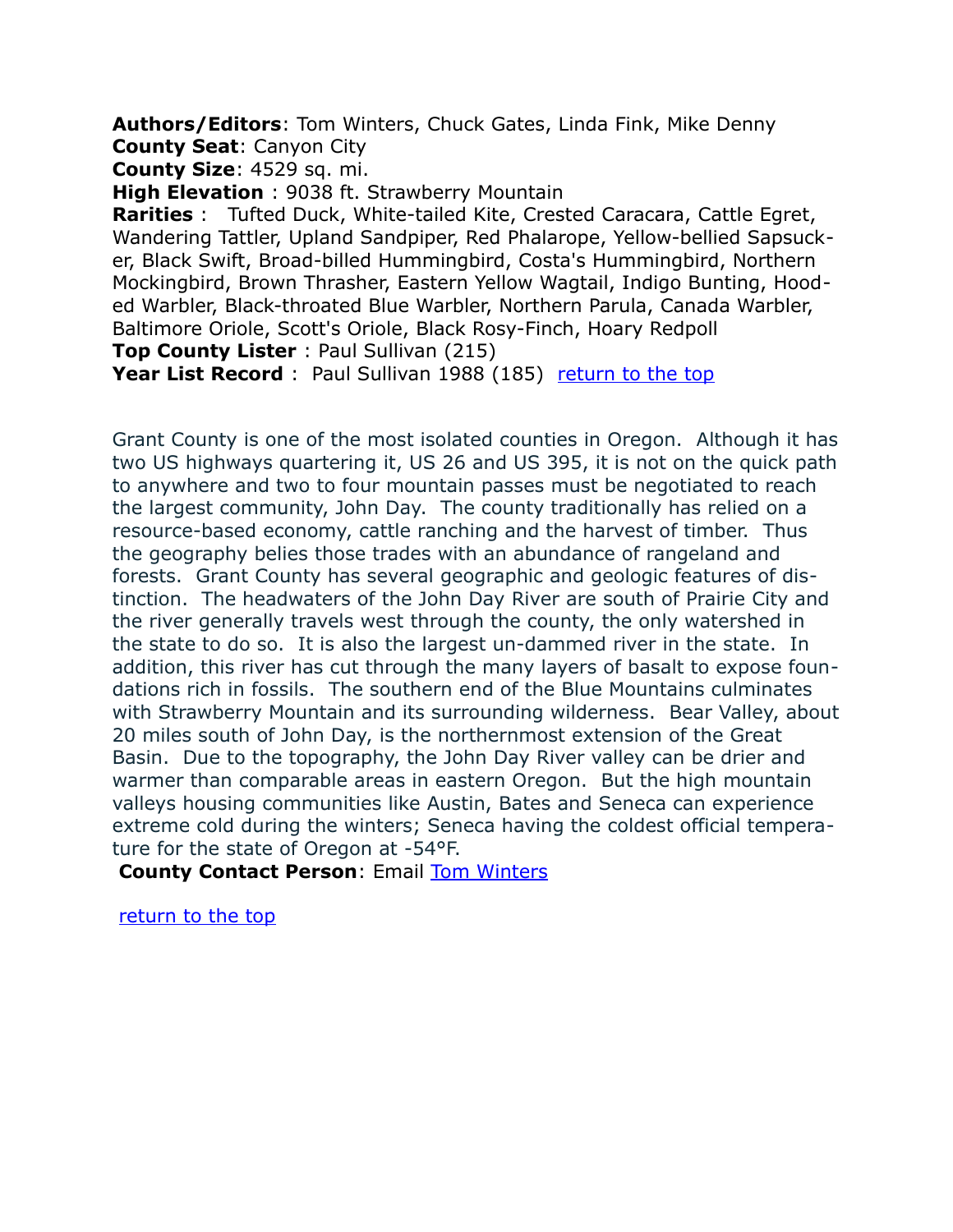# <span id="page-2-1"></span>**WEST COUNTY**

### **Bull Prairie Reservoir** [return to the top](#page-0-0)

DeLorme (copyright 2001) Page 81 A-6 DeLorme (copyright 2008) Pg 77, A-7 **geographic coordinates** 44°58'27.9"N 119°39'56.1"W [\(44.974407, -119.665591\)](https://www.google.com/maps/place/44%C2%B058)

### [View A Google Map](http://maps.google.com/maps/ms?hl=en&ie=UTF8&msa=0&msid=108036481085398338899.00046392813cf7c4c7daa&ll=44.776961,-119.094543&spn=0.801315,2.109375&z=10)

**Location, Habitat, and Birds:** This beautiful lake is on Yearling Springs which is part of the headwaters of Big Wall Creek which flows into the North Fork of The John Day River. This lake is surrounded by a mix of Douglas fir, ponderosa pine, western larch and some willows and aspen. To get to this location, take HWY 207south out of Heppner through Ruggs andHardman, past Anson-Wright Memorial Park and on across into Wheeler County. About 4.2 miles into Wheeler Co., you will come to an area of intersections. FSRD 2518 will go off to the right and Bull Prairie Reservoir Road will go off to the left. Take this road for 2.8 miles and you will come to the lake and its great campground. There are many birds here. Osprey, Pileated Woodpecker, Yellow-rumped Warbler, Hammonds Flycatcher, Spotted Sandpiper, Hairy Woodpecker, and Western Tanager are just a few. This lake hosts a nice population of Spotted Frogs and Western Toads. Vaux's Swifts and Tree Swallows fly about all day and Little Brown Myotis, Big Brown Bats and Silver Haired Bats at Night. This is a great base from which to go owling from mid-May through early June. Go back outthe entrance road and on across HWY207onto FSRD 2516 and listen for Flammulated Owls, Great Gray Owls and Common Poorwills (you have now entered Wheeler Co. and a great area to owl). Proceed until you reach FSRD 2100 follow it west stopping every half mile or so and listen for owls. Watch the roads at night so you do not run over Rubber Boas and frogs. This is wild country and there are cougars, bear and mosquitoes. Stay alert and enjoy the birding.

### <span id="page-2-0"></span>**Kimberly** [return to the top](#page-0-0)

DeLorme (copyright 2001) Page 81 A-6, A-7 DeLorme (copyright 2008) Pg 77, B-8,B-9

### **geographic coordinates**

**Kimberly** 44°45'32.9"N 119°38'38.0"W [\(44.759132, -119.643892\)](https://www.google.com/maps/place/44%C2%B045) **Monument** 44°49'08.8"N 119°25'16.4"W [\(44.819106, -119.421207\)](https://www.google.com/maps/place/44%C2%B049)

[View A Google Map](http://maps.google.com/maps/ms?hl=en&ie=UTF8&msa=0&msid=108036481085398338899.00046392813cf7c4c7daa&ll=44.776961,-119.094543&spn=0.801315,2.109375&z=10)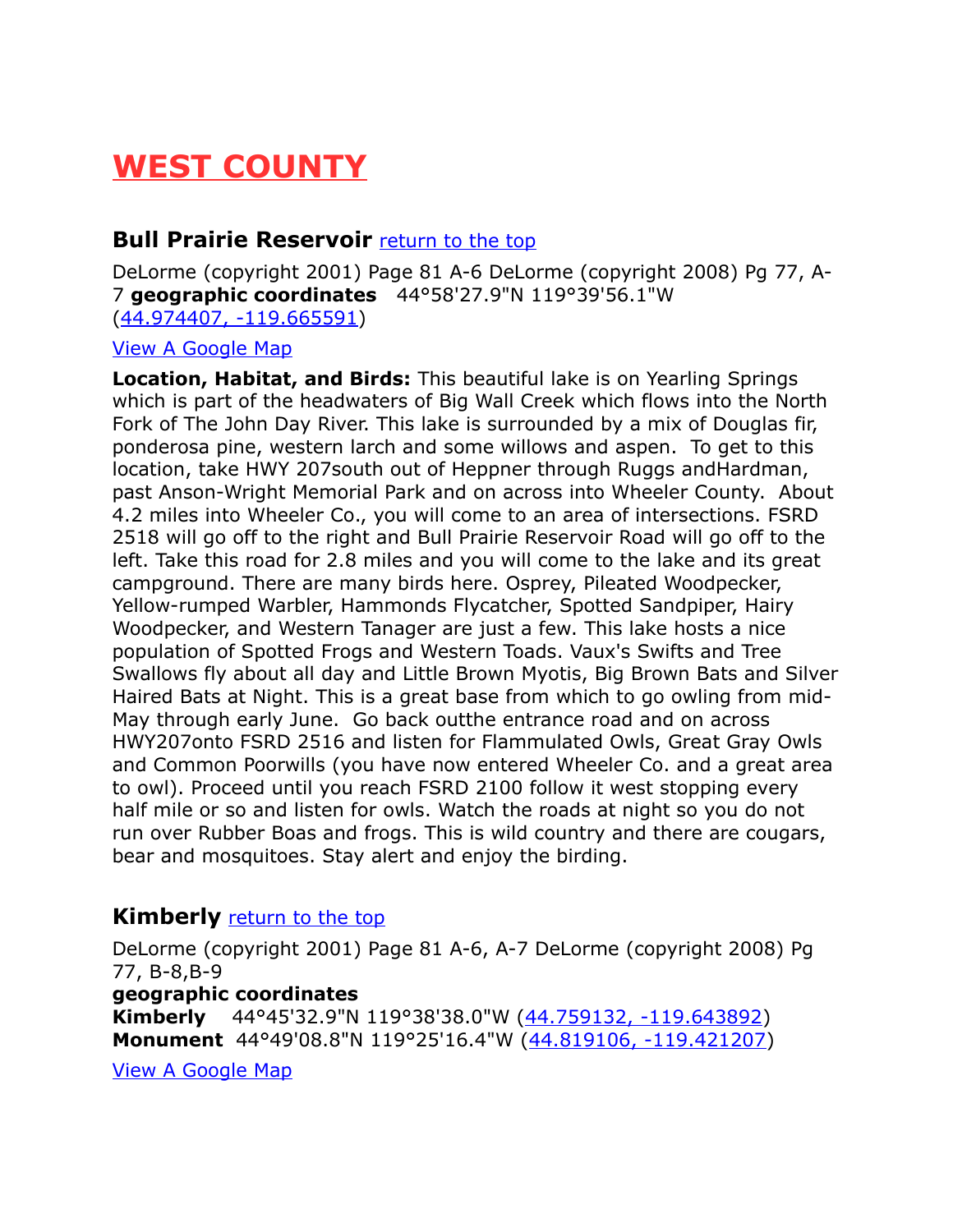**Location, Habitat, and Birds:** Kimberly is located on Hwy 19 about 18 miles north from the Jct of Hwys 26 and 19. COUNTY LISTERS BEWARE: Hwy 19 basically skirts the county line. Any side trips west from this road will likely place you in Wheeler County. Kimberly is the lowest point in Grant County at 1845' elevation and is located at the confluence of the North Fork and main stem John Day Rivers. This can be an interesting loop including Mt Vernon, Dayville, Kimberly, Monument, Long Creek, Fox and back to Mt Vernon. Highway 402 travels along the North Fork John Day River to Monument, and then climbs out of the canyon east to Long Creek. Bald Eagles may be found year round.

### <span id="page-3-0"></span>**John Day Fossil Beds Nat. Monument Sheep Rock Unit** [return to the top](#page-0-0)

DeLorme (copyright 2001) Page 81 B-6 DeLorme (copyright 2008) Pg77, C-8 **geographic coordinates** 44°33'13.6"N 119°38'42.8"W [\(44.553769, -119.645226](https://www.google.com/maps/place/44%C2%B033))

[View A Google Map](http://maps.google.com/maps/ms?hl=en&ie=UTF8&msa=0&msid=108036481085398338899.00046392813cf7c4c7daa&ll=44.776961,-119.094543&spn=0.801315,2.109375&z=10)

[JDFBNM Website](http://www.nps.gov/joda/sheep-rock.htm)

[eBird Hotspot Checklist For JDFB Sheep Rock Unit](http://ebird.org/ebird/hotspot/L786701?yr=all&m=&rank=mrec)

**Location, Habitat, and Birds:** At the north end of Picture Gorge, highways US 26 and State 19 intersect. This is on Hwy 26 east of Prineville about 78 miles and west of John Day about 38 miles. The visitor center and headquarters are a couple of miles north on Highway 19. Look for hawks and eagles in the air, bluebirds and sparrows on the fences and ducks and geese in the fields and river. At Goose Rock (Lat. 44°34'38.11"N, Long. 119°38'42.91" W), a mile or two north of the visitor center, White-throated Swifts nest. A couple of miles farther, take the short Blue Basin trail and listen for Canyon Wren. National Park Service Website http://www.nps.gov/joda/sheep-rock.htm

### <span id="page-3-1"></span>**Dayville/South Fork John Day River** [return to the top](#page-0-0)

DeLorme (copyright 2001) Page 81 C-6 DeLorme (copyright 2008) Pg 77, D-8 g**eographic coordinates** 44°28'00.3"N 119°32'03.5"W [\(44.466742, -119.534294](https://www.google.com/maps/place/44%C2%B028))

### [View A Google Map](http://maps.google.com/maps/ms?hl=en&ie=UTF8&msa=0&msid=108036481085398338899.00046392813cf7c4c7daa&ll=44.776961,-119.094543&spn=0.801315,2.109375&z=10)

**Location, Habitat, and Birds:** Dayville is a small community at 2300' elevation. It is located 85 miles east of Prineville and 30 miles west of John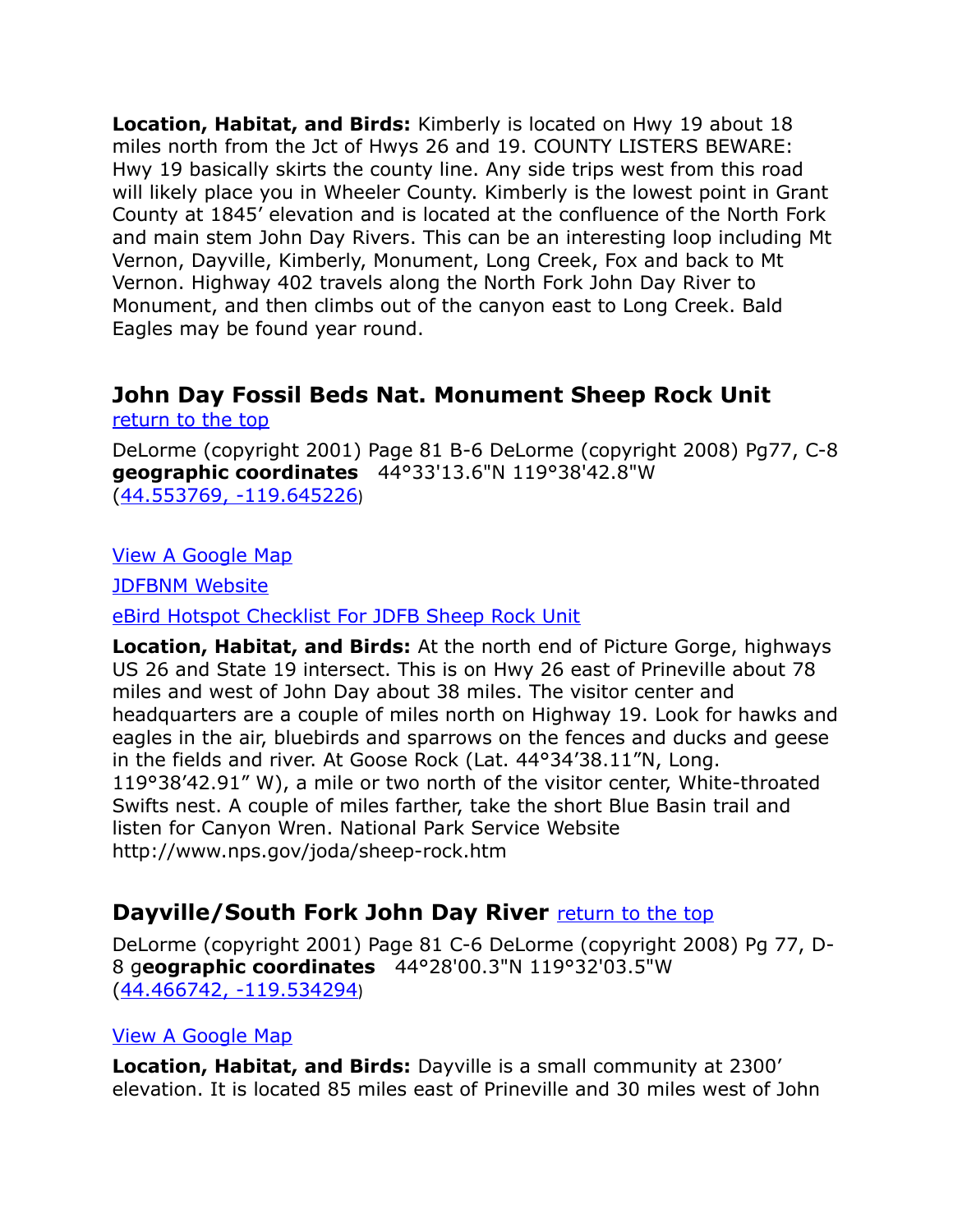Day on Hwy 26. Take the South Fork Road to the south along the South Fork John Day River and look for warblers, Lewis's Woodpeckers and Mountain Quail. The South Fork Road which can be driven to the Izee country, is quite scenic, is mostly gravel – some places a bit rough, and will take at least an hour to drive its full length. Also keep an eye out for bighorn sheep. Highway 26 west towards Picture Gorge and the John Day Fossil Beds passes through more ranches – check out the wet areas for shorebirds during migration. At Picture Gorge (C8) there is a pond and willows on the west side of the highway. Also check the fields east of the gorge for waterfowl during the spring and early summer.

# <span id="page-4-2"></span>**NORTH COUNTY**

### <span id="page-4-1"></span>**Dale** [return to the top](#page-0-0)

DeLorme (copyright 2001) Page 82 A-1 DeLorme (copyright 2008) Pg 78, A-1 **geographic coordinates** 44°59'17.8"N 118°56'52.9"W [\(44.988286, -118.948033](https://www.google.com/maps/place/44%C2%B059))

[View A Google Map](http://maps.google.com/maps/ms?hl=en&ie=UTF8&msa=0&msid=108036481085398338899.00046392813cf7c4c7daa&ll=44.776961,-119.094543&spn=0.801315,2.109375&z=10)

**Location, Habitat, and Birds:** Located 54 miles north of Mt. Vernon on 395, Dale used to be the hummingbird capital of Grant County, but many of the residents have disappeared as have their feeders. Rufous, Black-chinned, Calliope and Broad-tailed have frequented this small community.

### <span id="page-4-0"></span>**Long Creek** [return to the top](#page-0-0)

DeLorme (copyright 2001) Page 81 B-8 DeLorme (copyright 2008) Pg 77, B-10 **geographic coordinates** 44°42'49.6"N 119°06'13.7"W [\(44.713767, -119.103803](https://www.google.com/maps/place/44%C2%B042))

### [View A Google Map](http://maps.google.com/maps/ms?hl=en&ie=UTF8&msa=0&msid=108036481085398338899.00046392813cf7c4c7daa&ll=44.776961,-119.094543&spn=0.801315,2.109375&z=10)

**Location, Habitat, and Birds:** Travel north out of Mt Vernon on Hwy 395 for about 29 miles. Between Fox Valley and Long Creek, Highway 395 climbs over Long Creek Mountain, the pass at 5102' elevation. There is a seasonal rest area a couple of miles towards Long Creek from the pass (44.683679, [-119.098763\)](https://www.google.com/maps/place/44%C2%B041) that can be good for a variety of birds. The open grasslands around Long Creek can be good for hawks, sparrows and Gray Partridge. North of town are their sewage ponds, one of which is visible from the gate [\(44.721733, -119.103924\)](https://www.google.com/maps/place/44%C2%B043).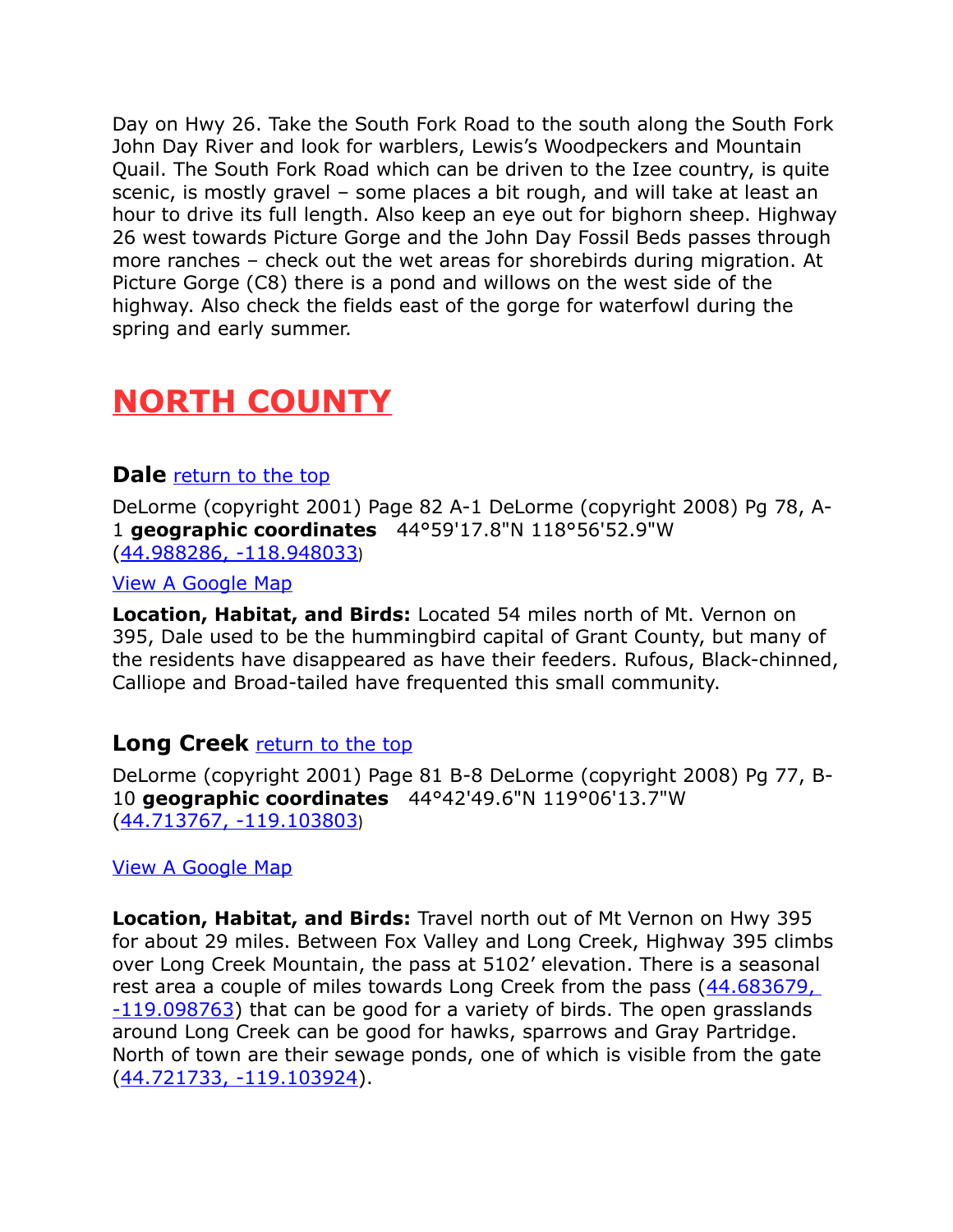### <span id="page-5-1"></span>**Fox Valley** [return to the top](#page-0-0)

DeLorme (copyright 2001) Page 81 B-8 DeLorme (copyright 2008) Pg 77, C-10 **geographic coordinates** 44°35'55.0"N 119°11'44.7"W [\(44.598615, -119.195753](https://www.google.com/maps/place/44%C2%B035))

### [View A Google Map](http://maps.google.com/maps/ms?hl=en&ie=UTF8&msa=0&msid=108036481085398338899.00046392813cf7c4c7daa&ll=44.776961,-119.094543&spn=0.801315,2.109375&z=10)

**Location, Habitat, and Birds:** Travel north out of Mt Vernon on Hwy 395 for about 17 miles. Fox Valley is another mountain valley at 4400' covered with ranches. Take county roads 25, 26, 27 and 28 from Highway 395 to explore the valley. Sandhill Cranes stage here during spring migration. There are some ponds that can abound with waterfowl. Look for rosy-finches during the winter.

### <span id="page-5-0"></span>**Middle Fork John Day River** [return to the top](#page-0-0)

DeLorme (copyright 2001) Page 82 B-1 DeLorme (copyright 2008) Pg 78, A-1,B-1,B-2,C-3, **geographic coordinates** 44°42'07.5"N 118°48'22.0"W [\(44.702069, -118.806104](https://www.google.com/maps/place/44%C2%B042))

### [View A Google Map](http://maps.google.com/maps/ms?hl=en&ie=UTF8&msa=0&msid=108036481085398338899.00046392813cf7c4c7daa&ll=44.776961,-119.094543&spn=0.801315,2.109375&z=10)

**Location, Habitat, and Birds:** Travel 13 miles north of Long Creek on Hwy 395 to the bridge over the Middle Fork of the John Day River. You can take this road (County Road 20 a.k.a. Middle Fork Rd.) west to Ritter or east along the river for about 60 miles through Galena and back to Hwy 26 via Hwy 7 near Austin. The lower end has parched/rocky south facing slopes and the upper end is mixed forest and lush meadows. Veery and Gray Catbird have been found along here, besides the usual warblers, wrens, American Dipper and mountain forest species.

### <span id="page-5-2"></span>**Olive Lake** [return to the top](#page-0-0)

DeLorme (copyright 2001) Pg 82 A-2 DeLorme (copyright 2008) Pg 78 B-3 **geographic coordinates** 44°47'01.4"N 118°35'55.2"W [\(44.783726, -118.598674](https://www.google.com/maps/place/44%C2%B047))

### [View A Google Map](http://maps.google.com/maps/ms?hl=en&ie=UTF8&msa=0&ll=44.542526,-118.017883&spn=0.777156,2.113495&z=10&msid=108036481085398338899.0004795fd402a4cda1b2f)

**Location, Habitat, and Birds:** This high mountain lake is just over 6000 feet in elevation. A mixed conifer forest surrounds the lake. There is no easy way to access this remote lake and summer is the only safe time to attempt a visit here. To find this location from John Day take Hwy 26 east for 28 miles to Hwy 7. Take Hwy 7 for about a mile and turn left on FR 20. Travel 18 miles to just before the town of Galena. Turn right on FR 45. Go 18 miles north on FR 45 to FR 10. Turn right on FR 10 and drive east for 6 miles. Turn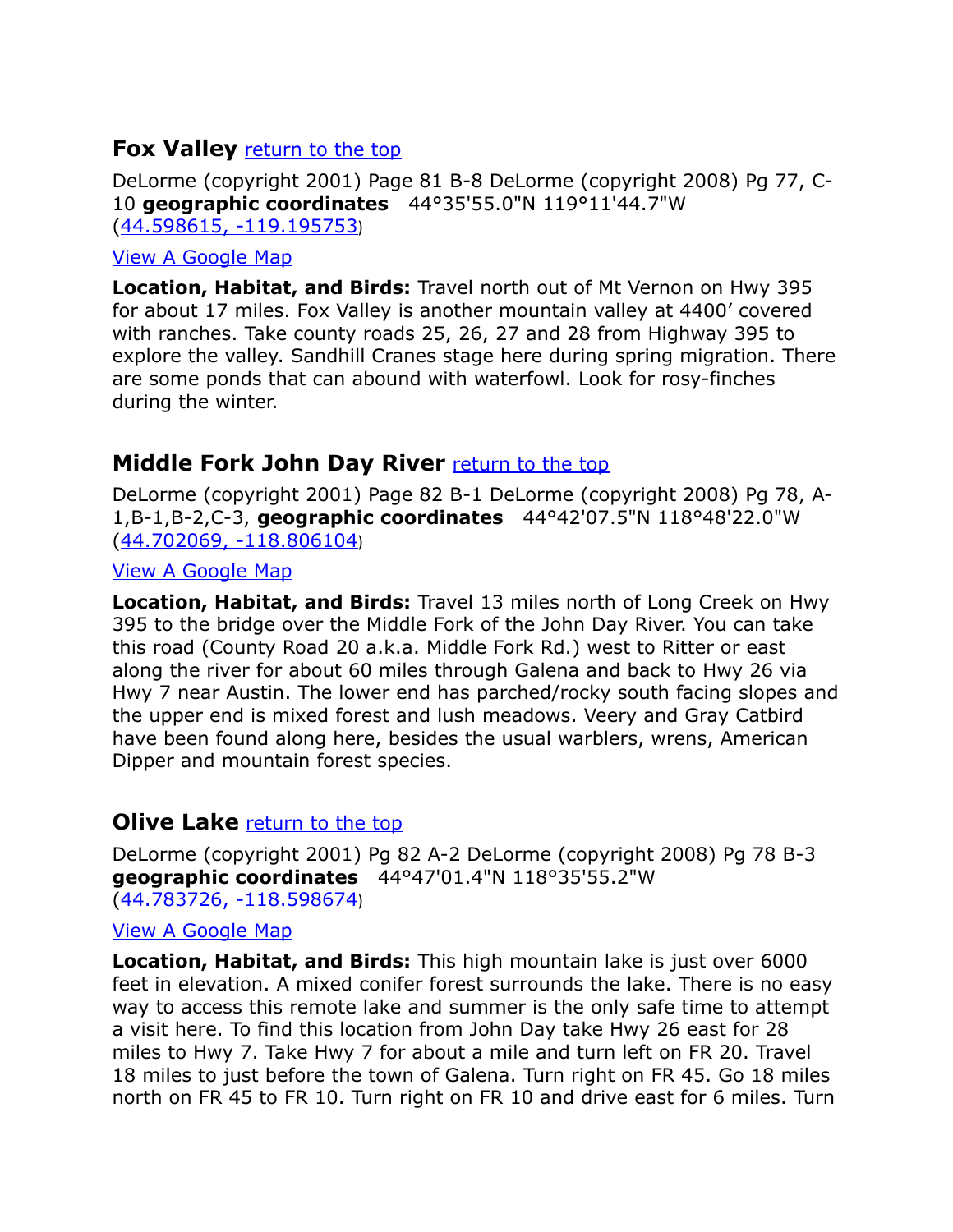right on FR 480 and go a short distance to the lake. Possible species at this location include Common Goldeneye, Barrow's Goldeneye, Hooded Merganser, Bufflehead, Ruffed Grouse, Dusky Grouse, Western Grebe, Double-crested Cormorant, Northern Goshawk, Spotted Sandpiper, Flammulated Owl, Northern Pygmy Owl, Barred Owl, Boreal Owl (possible but not confirmed), Saw-whet Owl, Vaux's Swift, Red-naped Sapsucker, Hairy Woodpecker, Black-backed Woodpecker, American Three-toed Woodpecker, Pileated Woodpecker, Olive-sided Flycatcher, Hammond's Flycatcher, Gray Jay, Steller's Jay, Tree Swallow, Mt. Chickadee, Winter Wren, Golden-crowned Kinglet, Hermit Thrush, Yellow-rumped Warbler, Townsend's Warbler, Western Tanager, Chipping Sparrow, Dark-eyed Junco, Cassin's Finch, and Evening Grosbeak.

# <span id="page-6-2"></span>**JOHN DAY AREA**

### <span id="page-6-1"></span>**Moon Creek** [return to the top](#page-0-0)

DeLorme (copyright 2001) Page 81 C-8 DeLorme (copyright 2008) Pg 77, D-10,D-9 **geographic coordinates** 44 25' 92" N 119 13' 30" W (44.41416, -119.22595)

#### [View A Google Map](http://maps.google.com/maps/ms?hl=en&ie=UTF8&msa=0&msid=108036481085398338899.00046392424a7c9c27981&ll=44.389636,-118.898849&spn=0.403336,1.054687&t=p&z=11)

**Location, Habitat, and Birds:** This road (county road 45) intersects with Highway 26 just east of milepost 148 which is 9.5 miles west of Mt. Vernon and 17 miles east of Dayville. Go north on county road 45. About 1.25 miles from Hwy 26 is an Oregon Dept. of Fish and Wildlife preserve with a pond [\(44.426355, -119.232329\)](https://www.google.com/maps/place/44%C2%B025). Check for waterfowl, woodpeckers and warblers. Osprey and Western Screech-owl also nest here. If you continue 0.8 miles farther on Moon Creek Road there is a cemetery with spruce trees that often catch something different [\(44.428932, -119.247205\)](https://www.google.com/maps/place/44%C2%B025). Reverse your course to get back to Hwy 26.

### <span id="page-6-0"></span>**Mt Vernon Area** [return to the top](#page-0-0)

DeLorme (copyright 2001) Page 81 C-8 DeLorme (copyright 2008) Pg 77, D10 **geographic coordinates** 44°25'03.9"N 119°06'48.2"W [\(44.417743, -119.113384\)](https://www.google.com/maps/place/44%C2%B025)

#### [View A Google Map](http://maps.google.com/maps/ms?hl=en&ie=UTF8&msa=0&msid=108036481085398338899.00046392424a7c9c27981&ll=44.389636,-118.898849&spn=0.403336,1.054687&t=p&z=11%3E)

**Location, Habitat, and Birds:** Mt. Vernon is 108 miles east of Prineville and 8 miles west of John Day on Hwy 26. Look for Wild Turkeys along the first three miles of Ingle Creek Road, especially during the winter. Highway 395 travels north up Beech Creek toward Fox Valley and Long Creek. About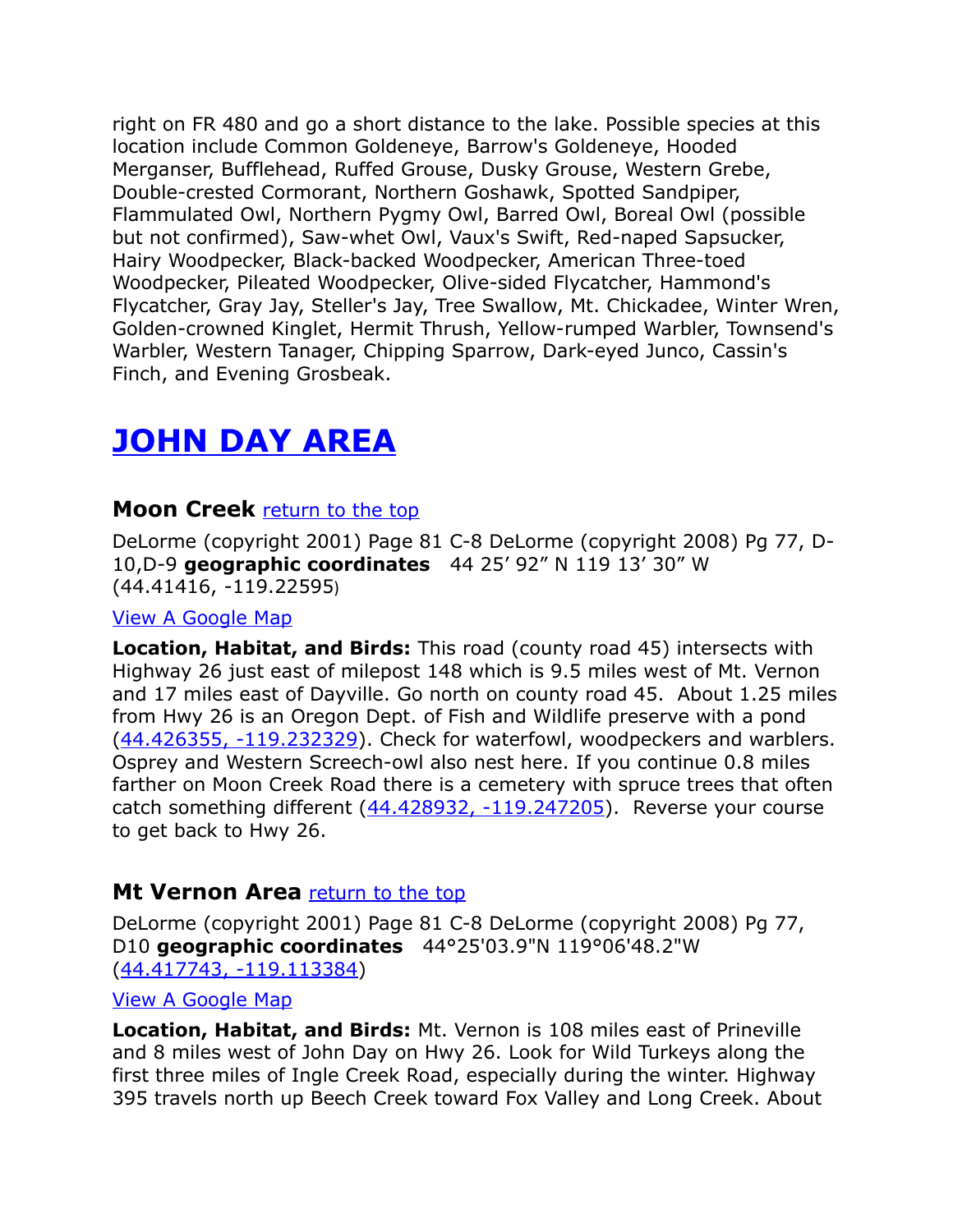10 miles north, county road 32 goes east up the East Fork Beech Creek. Mountain Quail have been seen in this area. County road 32 will connect with Forest Service roads that lead to Magone (pronounced ma-goon) Lake. Going west on Highway 26 from Mt. Vernon, look for Osprey nesting on poles in the fields. About 1.5 miles west of Mt. Vernon, look for Bobolinks in the fields during the spring. Happy Valley Road takes off to the north and gives some views of ponds and a variety of habitat.

## <span id="page-7-0"></span>**Clyde Holliday State Park** [return to the top](#page-0-0)

DeLorme (copyright 2001) Page 81 C-8 DeLorme (copyright 2008) Pg 77, D-10 **geographic coordinates** 44°24'58.1"N 119°05'13.2"W [\(44.416147, -119.086994](https://www.google.com/maps/place/44%C2%B024))

[View A Google Map](http://maps.google.com/maps/ms?hl=en&ie=UTF8&msa=0&msid=108036481085398338899.00046392424a7c9c27981&ll=44.389636,-118.898849&spn=0.403336,1.054687&t=p&z=11)

[Park Brochure and Map](http://www.oregonstateparks.org/park_11.php)

[eBird Hotspot Checklist For Clyde Holliday SP](http://ebird.org/ebird/hotspot/L454013?yr=all&m=&rank=mrec)

**Location, Habitat, and Birds:** Clyde Holliday State Park sits along the John Day River between John Day and Mt Vernon (about 1 mile east of Mt. Vernon). Walk through the campground, especially during the winter where some feeding happens near the wood shed. There is a nature trail along the river through riparian habitat. In addition to waterfowl, warblers, kinglets, buntings and sparrows, keep an eye out for beaver. A pond east of the campground often has waterfowl and look for rails in the marshy east end. The cottonwoods between the campground and the open park are renowned for Least Flycatchers most years.

# <span id="page-7-1"></span>**John Day/Canyon City** [return to the top](#page-0-0)

DeLorme (copyright 2001) Pg 82 C-1 DeLorme (copyright 2008) Pg 78, D-1 **geographic coordinates** 44°24'58.0"N 118°57'09.7"W [\(44.416119, -118.952688](https://www.google.com/maps/place/44%C2%B024))

[View A Google Map](http://maps.google.com/maps/ms?hl=en&ie=UTF8&msa=0&msid=108036481085398338899.00046392424a7c9c27981&ll=44.389636,-118.898849&spn=0.403336,1.054687&t=p&z=11)

### [City Information John Day](http://www.cityofjohnday.com/)

**Location, Habitat, and Birds:** John Day is 115 miles east of Prineville on Hwy 26. The distance from Portland is 264 miles via Hwy 26. John Day is the largest community in Grant County and Canyon City is the county seat. Average elevation is 3100'. Check both Canyon Creek and the John Day River for American Dippers, Wood Duck, Western Screech-owls, warblers and vireos. Vaux's Swifts nest in some old downtown chimneys. There is a sports complex on NE 7th Street – check out the pond for waterfowl (Lat. 44°25'21.42"N, Long. 118°57'05.35" W). It's small but productive. The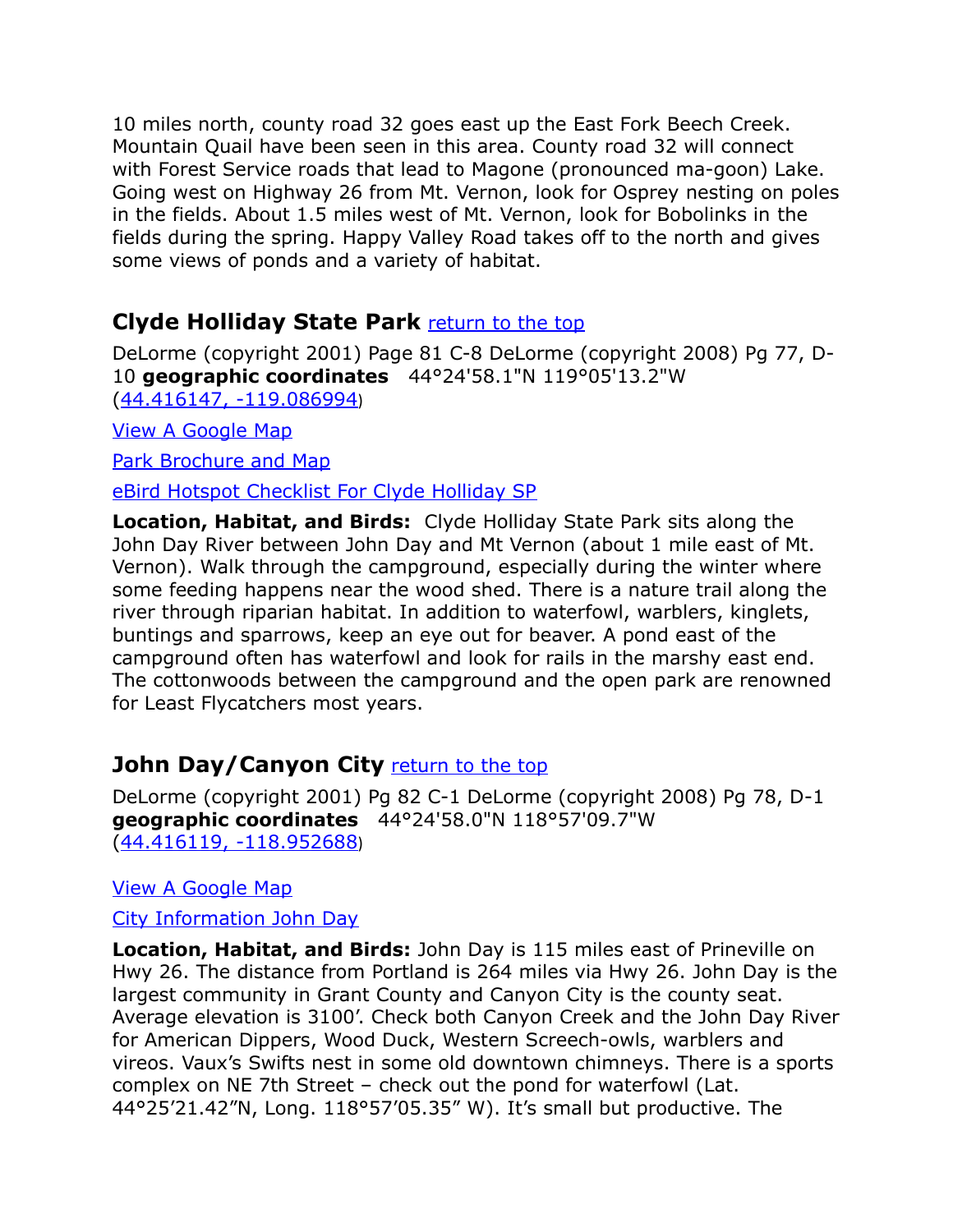primary road to the airport and adjacent industrial area is at 4th and South Canyon Blvd (Hwy. 395). At the top of the hill turn right to the industrial area for the possibility of Gray Partridge and Horned Larks. On the west end of John Day, turn north on Ferguson Road. Turn right in front of the federal building and into the Oregon Dept. of Fish and Wildlife screen shop parking lot (Lat. 44°25'24.88"N, Long. 118°58'18.18" W). They have a fishing pond that often has waterfowl. A little farther west on Highway 26 is the closed Grant Western Lumber mill. If the gate is open, it may be possible to drive up the office (immediately to your left) and check out the pond it overlooks (Lat. 44°25'18.12"N, Long. 118°58'49.74" W).

### <span id="page-8-0"></span>**Strawberry Mountain Wilderness [return to the top](#page-0-0)**

DeLorme (copyright 2001) Pg 81 C-7, C-8, Pg 82 C-1, C-2 DeLorme (copyright 2008) Pg 78, D-1,D-2,D-3,E-1,E-2,E-3

### **[Summary of Grant County Trail System](http://www.gcoregonlive.com/trail_dir.php)**

### **geographic coordinates**

NF 1640 - [44.173797, -118.679918](https://www.google.com/maps/place/44%C2%B010)  Indian Springs CG off NF 1640 - [44.257946, -118.696970](https://www.google.com/maps/place/44%C2%B015)  [Road's End Trailhead Info](http://www.gcoregonlive.com/trail_display.php/39) - [44.276923, -118.699202](https://www.google.com/maps/place/44%C2%B016) (11 mi. north of NF 16) [Canyon Mountain Trailhead Info](http://www.gcoregonlive.com/trail_display.php/5) - [44.364308, -118.925876](https://www.google.com/maps/place/44%C2%B021)  [Pine Creek Trailhead Info](http://www.gcoregonlive.com/trail_display.php/35) - [44.2903, -118.718](file:///C:/Users/CGates/Documents/Bird%20Stuff/Wiki%20Page/Wiki2/Bird%20Finding%20Guide%20Draft%201/Paste%20Upgrade/44.290294,%20-118.717657)

#### [View A Google Map](http://maps.google.com/maps/ms?hl=en&ie=UTF8&msa=0&msid=108036481085398338899.00046392424a7c9c27981&ll=44.389636,-118.898849&spn=0.403336,1.054687&t=p&z=11)

#### [Summit Post Website](http://www.summitpost.org/mountain/rock/151276/strawberry-mountain.html)

**Location, Habitat, and Birds: The Strawberry Mountain Wilderness Area was largely burned in the 2015 Canyon Creek Complex Fires. As of June 1, 2016 the Malheur National Forest reports: "Many of the trails within the wilderness area have yet to be cleared of down debris as a result from this most recent burn. It will take some time for all impacted trails and resources to receive appropriate maintenance. While all trails are currently open to foot and horse traffic, some roads are currently closed due to tree hazard removal projects."** Strawberry Mountain rises over 9000' in this wilderness, and the main east/west ridge averages about 8000' in elevation. The 1640 road off of the 16 road (that terminates in Seneca) takes you to two trailheads: Road's End and High Lake. Look for Mountain Bluebirds, Rock Wren, Clark's Nutcracker, Mountain Chickadees, Pine Siskin, Red-tailed Hawk, Dark-eyed Juncos, Red Crossbills; and at Indian Springs Camp, look for Pileated Woodpecker and Hermit Thrushes. There are several trails that are reached from Canyon Creek Road and a few more along the eastern and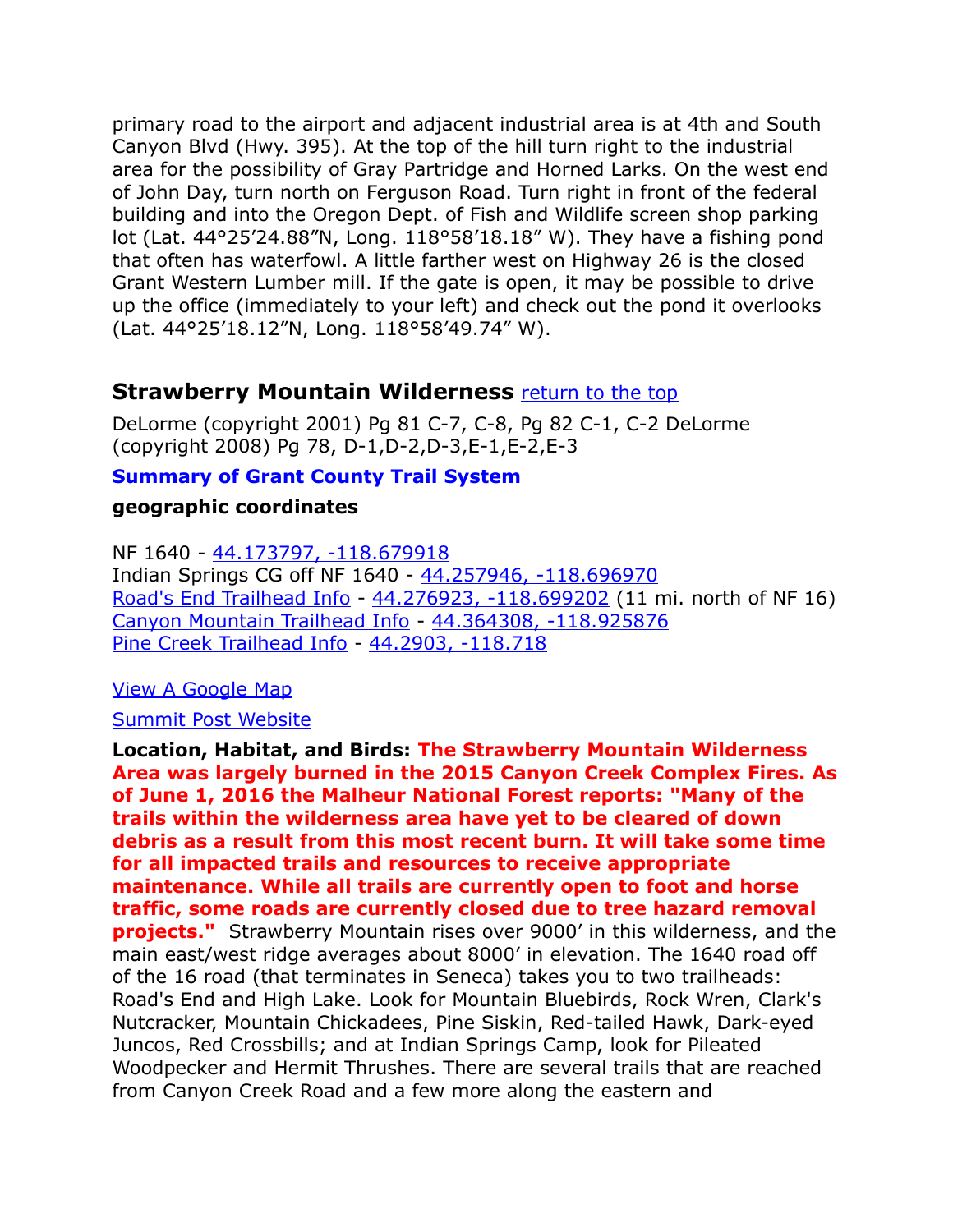southeastern edge.

There is no access from Dog Creek, but there is access to Canyon Mt from Canyon City. Canyon Mt trailhead, Pine Creek and Road's End take you to the highest elevations. Indian Creek trail starts in the woods, but a majority of it is in a burn that happened maybe 20 years ago. Look for grouse and other high altitude species. Osprey and some waterfowl can be found on lakes that are reached by good trails. Rocky Mountain Goats can be found on the slopes, especially above Slide Lake and black bears can often be seen foraging in the fall.

# **Prairie City Area** [return to the top](#page-0-0)

DeLorme (copyright 2001) Pg 82 C-2 DeLorme (copyright 2008) Pg 78, D-2,D-3 **geographic coordinates** 44°27'46.4"N 118°42'34.0"W [\(44.462877, -118.709444\)](https://www.google.com/maps/place/44%C2%B027)

### [View A Google Map](http://maps.google.com/maps/ms?hl=en&ie=UTF8&msa=0&msid=108036481085398338899.00046392424a7c9c27981&ll=44.389636,-118.898849&spn=0.403336,1.054687&t=p&z=11)

**Location, Habitat, and Birds:** Prairie City lies 13 miles east of John Day on Hwy 26. Highway 26 between John Day and Prairie City is excellent for hawks and Bald Eagles during the winter. Check the gravel/sand pit north of the highway just west of Pine Creek Road for Bank Swallows (44.433901, [-118.831142\)](https://www.google.com/maps/place/44%C2%B026). Virginia Rails can often be found in a small marsh on the south side of the highway east of Indian Creek Road and the crossing over the river  $(44.444755, -118.794117)$ . About 2 miles east of Prairie City, turn right onto North River Road. Check the fields for Bobolink, especially 3-4 miles from Highway 26 [\(44.438808, -118.620107\)](https://www.google.com/maps/place/44%C2%B026). Wild Turkeys, sparrows and raptors are other finds.

# <span id="page-9-1"></span>**SOUTH COUNTY**

# <span id="page-9-0"></span>**Bear Valley, Starr CG, Swick Cr. Old Growth Area**

[return to the top](#page-0-0)

DeLorme (copyright 2001) Pg 81 D-8 Pg 82 D-1 DeLorme (copyright 2008) Pg 77, E-10 & Pg 78, E-1,F-1 **geographic coordinates** Bear Valley =  $44.173442$ ,  $-119.044746$ , Starr CG =  $44.26026, -119.01669$ , Swick Cr. =  $44.23087, -119.03085$ ) [View A Google Map](http://maps.google.com/maps/ms?hl=en&ie=UTF8&msa=0&msid=108036481085398338899.00046391acae36d5b8d32&ll=44.264871,-118.924255&spn=0.404195,1.054688&z=11)

[eBird Hotspot Checklist For Scotty Creek Road](http://ebird.org/ebird/hotspot/L743425?yr=all&m=&rank=mrec)

[eBird Hotspot Checklist For Starr CG](http://ebird.org/ebird/hotspot/L1847480?yr=all&m=&rank=mrec)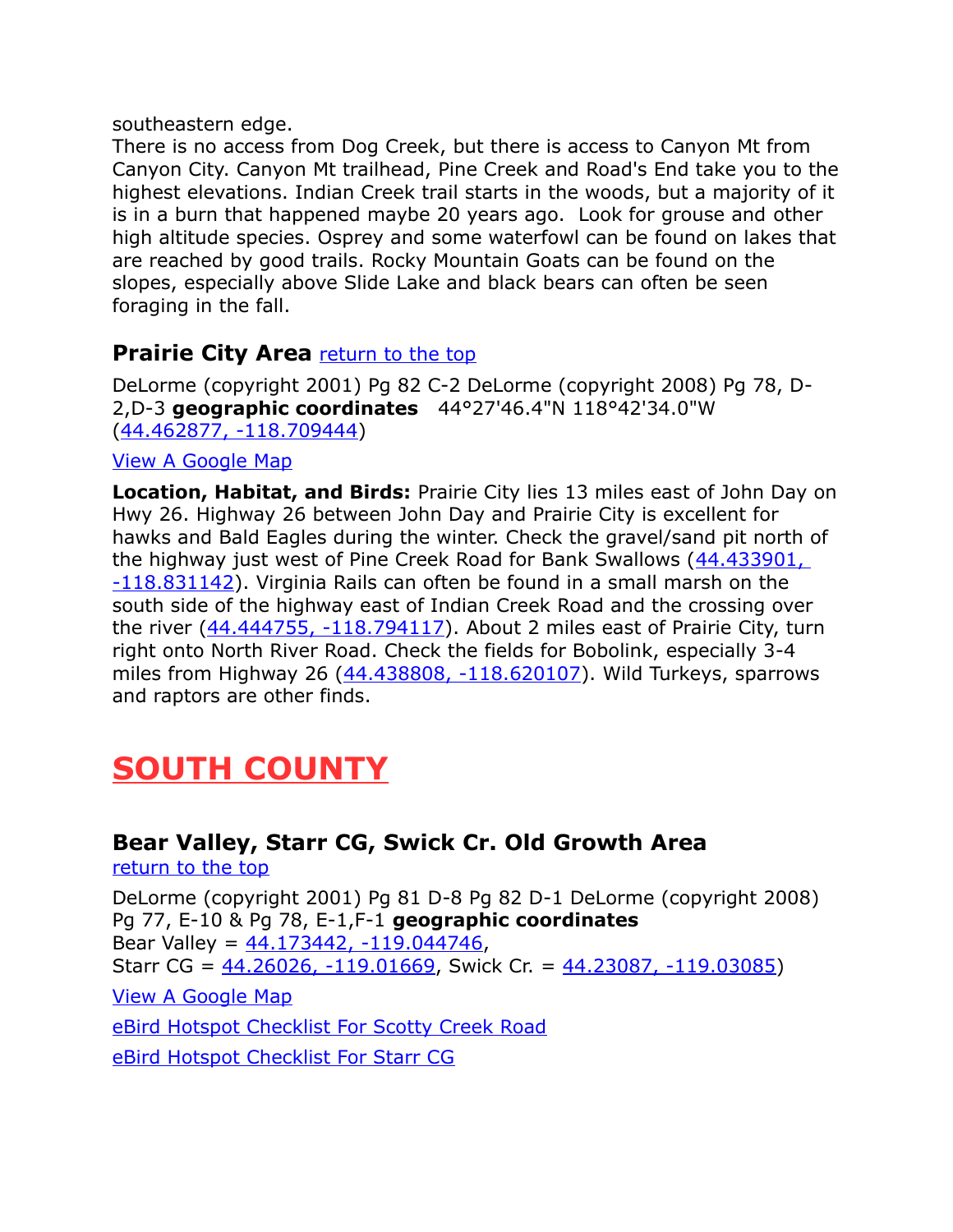**Location, Habitat, and Birds:** Bear Valley lies about 20 miles south of John Day at an average elevation of 4700'. This is a mountain valley surrounded by ponderosa pine forests. The central part of the valley is private ranches that are sagebrush range or have been converted into pastureland. Low areas or areas near the Silvies River are often flooded in the spring. The edges of the valley provide some good riparian/willow habitat. There are several aspen groves also along the edge of the valley. Winters are usually cold and snow-covered with little bird life visible, although Snow Buntings and redpolls are occasional visitors. The surrounding forests house the usual residents of chickadees, nuthatches (all three species), most woodpecker species, and several owl species including Great Gray and Flammulated. The open valley can host a multitude of waterfowl and shorebirds if there are abundant snows in the winter to create ponds and restricted runoff. Bear Valley's biggest claim to fame was a small population of Upland Sandpipers. That population may be extirpated.

At the northern end of Bear Valley, Highway 395 passes over Starr Ridge at an elevation of 5152' [\(44.26026, -119.01669\)](https://www.google.com/maps/place/44%C2%B015). Starr Campground is at this location where Flammulated Owls can be heard. They are also found in the forest to the east of the pass. Dropping down the highway to the south the aspen and willow openings can provide warblers and woodpeckers. At the junction of Highway 395 and Izee-Paulina Lane is the Swick Creek Old Growth area [\(44.23087, -119.03085\)](https://www.google.com/maps/place/44%C2%B013), often good for White-headed Woodpeckers. If you continue up the gravel road past the picnic area about 1 mile and wander in the woods south of the road  $(44.231783, -119.023549)$ , you may find Northern Goshawk or Great Gray Owl. Traveling west on Izee-Paulina Lane will take you through open pastureland that used to be Upland Sandpiper territory, but keep an eye for curlews, willets, waterfowl, bluebirds and hawks. At Geary Creek Rd (77-E10) you can go north to the 49 road, turn left and climb into the woods. Where road 218 intersects is the lower extent of Flammulated Owl habitat [\(44.262887, -119.078630\)](file:///C:/Users/CGates/Documents/Bird%20Stuff/Wiki%20Page/Wiki2/Bird%20Finding%20Guide%20Draft%201/Paste%20Upgrade/44.262887,%20-119.078630). Continue up the 49 road to where it turns sharply left at the intersection with the 094 road  $(44.284066, -119.080218)$ . The 094 road is primitive but passable and provides access to one of the best areas for these owls. Stay to the right until intersecting with the 4920 road which will take you to Starr Ridge if you turn left or back to the Izee-Paulina Lane if you turn right. About 5 miles from Highway 395 is Murderers Creek Road, Forest Service 21 (77-E10, Logdell). This is paved all the way to Highway 26 where it intersects at Fields Creek between Mt Vernon and Dayville (77-D9). Murderers Creek Guard Station [\(44.261374, -119.275757\)](https://www.google.com/maps/place/44%C2%B015) has often been good for Red-eyed Vireo. Several miles farther out the Izee-Paulina Lane you will encounter the "Flagtail Burn" where woodpeckers abound, but keep an eye out for warblers, vireos and sparrows along the Silvies River. At the intersection with Forest Service road 24 you may turn left to connect with the Scotty Creek Road or right for more exploration in the woods (77-E10). Continuing west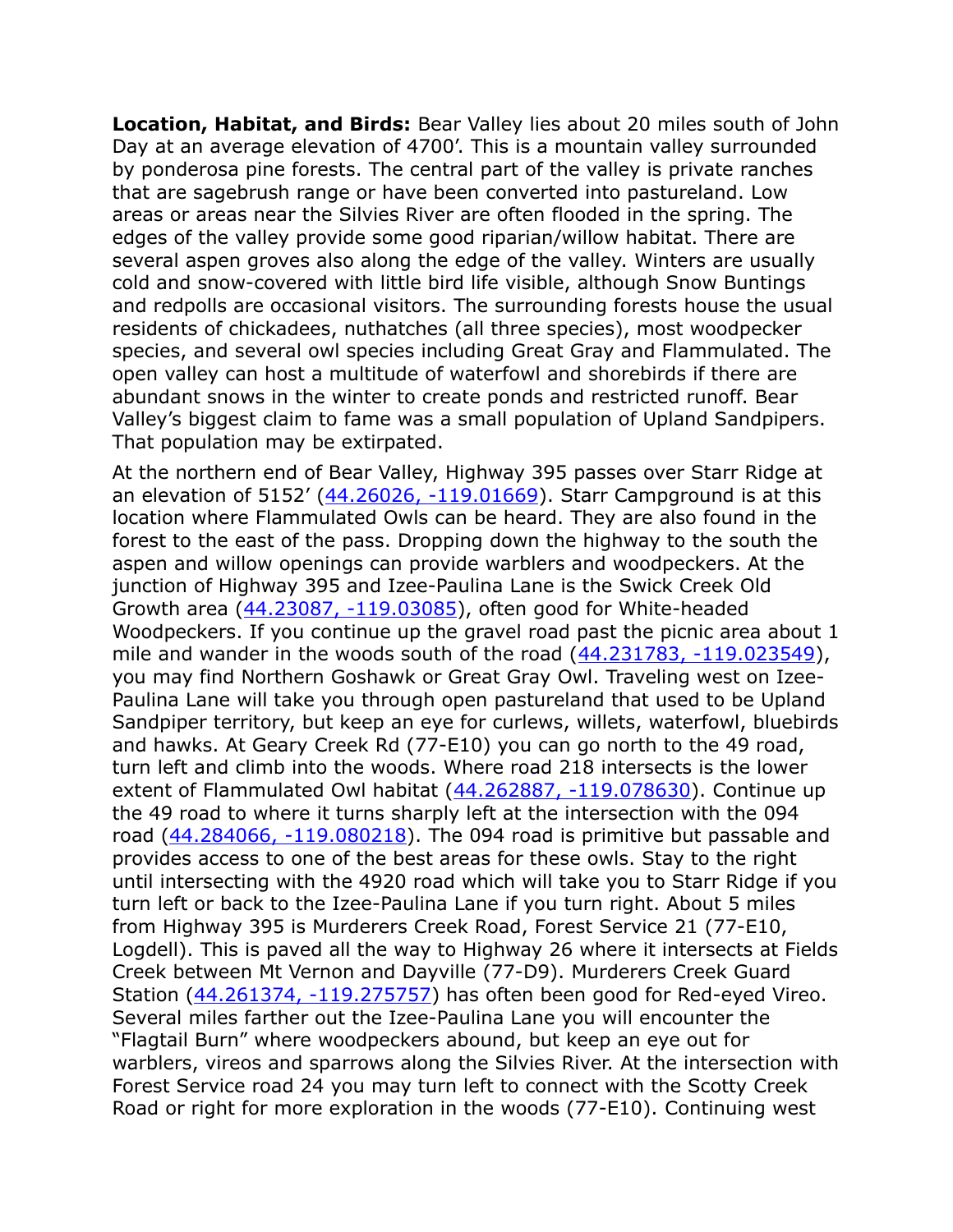on the Izee –Paulina Lane will soon drop you out of the Ponderosa forest into the hilly juniper/sage Izee country (77-F9). Common Poorwills may be heard at night and check for waterfowl on ponds and the river, and hawks and eagles in the air. There is a road along the South Fork John Day River where it heads north from the Izee-Paulina Lane (77-F8) that intersects with Highway 26 in Dayville (77-D8). The South Fork Road is quite scenic, is mostly gravel – some places a bit rough, and will take at least an hour to drive its full length. (See Dayville area)

About halfway through Bear Valley is Scotty Creek Lane, County Road 64 [\(44.177460, -118.995413\)](https://www.google.com/maps/place/44%C2%B010). It heads west from Highway 395. Check the area for hawks, sparrows and pygmy rabbits. About a mile from Highway 395 you cross the Silvies River. The fields [\(44.174646, -119.017714\)](https://www.google.com/maps/place/44%C2%B010), are usually very wet in spring and early summer – look for waterfowl, Virginia Rail, Sora, blackbirds. In about six miles there is a 'Y' with the county road to the right ending at a ranch and the forest service road to the left [\(44.157202, -119.065484\)](https://www.google.com/maps/place/44%C2%B009). This is the last location at which Upland Sandpipers were observed. In another mile or two the road veers right. Stop at the beaver pond and willow patch  $(44.148096, -119.131242)$  for flycatchers, waterfowl, woodpeckers and nuthatches (check the snag just north at  $(44.149207, -119.133217)$ . Continuing on the 24 road, check out the aspen groves, especially where they are fenced-in on both sides of the road (Lat. 44°10'04.19"N, Long. 119°07'53.61" W). It is possible to find seven different woodpecker species. This road continues on to the Izee-Paulina Lane through the Flagtail Burn.

Seneca (78-F1) has a few facilities available (restrooms, store, roadhouse). Check the town for seed and hummingbird feeders. The fields just north are often flooded in spring and good for shorebirds and waterfowl. The power poles just north of Seneca host a couple of raptor nests. Check them for Red-tailed, Swainson's or Ferruginous Hawks. Forest Service Road 16 goes east from Seneca toward Logan Valley, providing views of willow and pastureland habitat. Look for Green-tailed Towhee along the edges and Sandhill Cranes in the fields. Highway 395 between Seneca and Silvies Valley parallels the Silvies River. There are several good willow patches and turnouts along this stretch.

### <span id="page-11-0"></span>**Logan Valley** [return to the top](#page-0-0)

DeLorme (copyright 2001) Pg 82 D-2 DeLorme (copyright 2008) Pg 78, E-2,E-3,F-2,F-3 **geographic coordinates** 44°10'40.0"N 118°37'56.8"W [\(44.17777, -118.63243\)](https://www.google.com/maps/place/44%C2%B010)

[View A Google Map](http://maps.google.com/maps/ms?hl=en&ie=UTF8&msa=0&msid=108036481085398338899.00046392200ea81f6a87a&ll=44.194021,-118.660583&spn=0.404682,1.054688&z=11) [eBird Hotspot Checklist For Logan Valley](http://ebird.org/ebird/hotspot/L1624782?yr=all&m=&rank=mrec)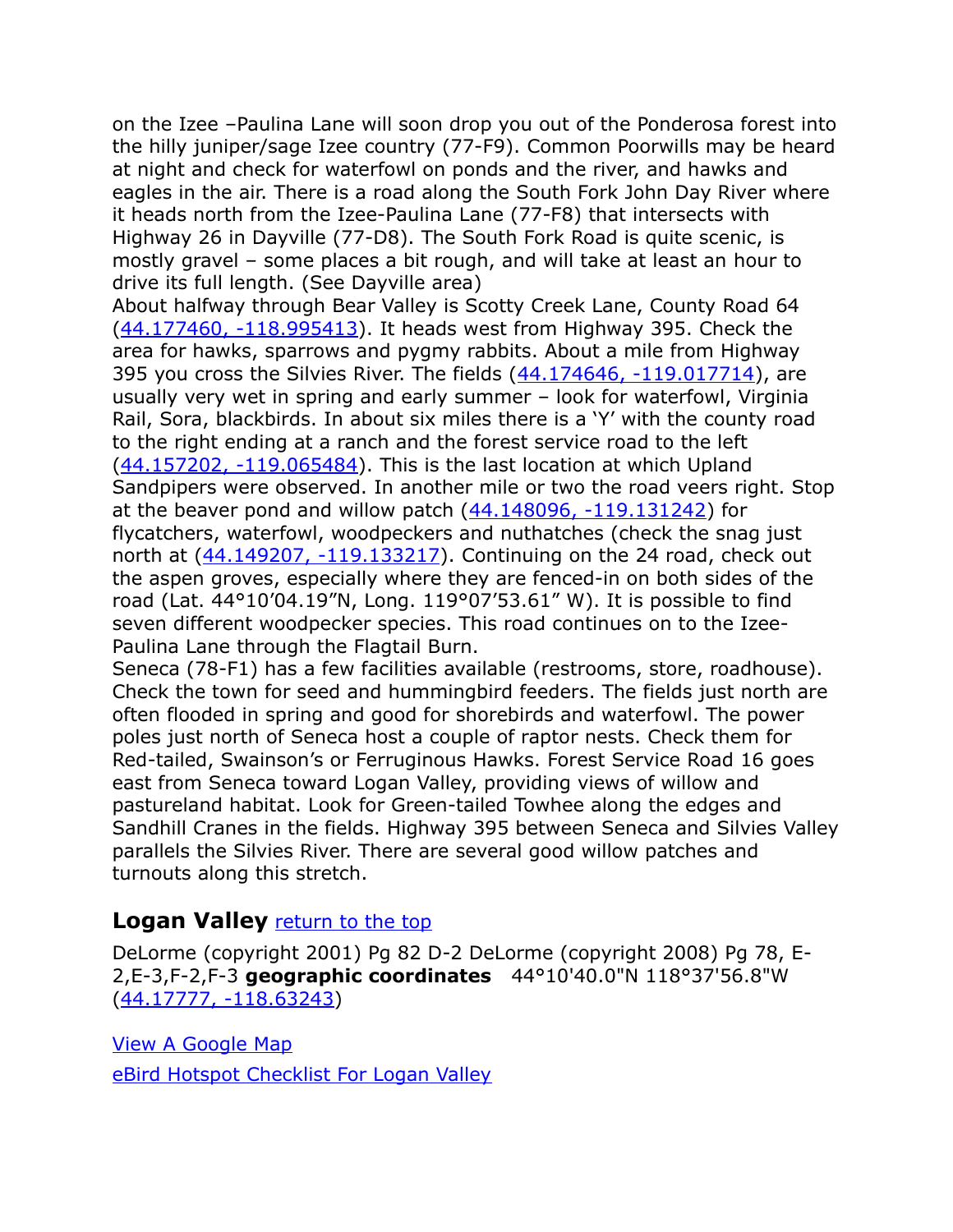**Location, Habitat, and Birds:** Logan Valley is located about 20 miles east of Seneca on NFD Road 16 at an elevation of over 5000'. Forest Service road 16 is paved from Seneca for its entire length, intersecting Highway 26 between Unity and Ironside (D5). The north side of this valley near Big Creek Campground used to have an Upland Sandpiper colony (E3). The open prairie is good for curlews, cranes and bluebirds. Check out the riparian areas, especially near the campground for flycatchers and warblers.

### <span id="page-12-1"></span>**Summit Prairie** [return to the top](#page-0-0)

DeLorme (copyright 2001) Pg 82 C-2 DeLorme (copyright 2008) Pg 78, D-2,D-3 **geographic coordinates** 44°12'23.6"N 118°30'51.4"W [\(44.206569, -118.514263\)](https://www.google.com/maps/place/44%C2%B012)

[View A Google Map](http://maps.google.com/maps/ms?hl=en&ie=UTF8&msa=0&msid=108036481085398338899.00046392424a7c9c27981&ll=44.389636,-118.898849&spn=0.403336,1.054687&t=p&z=11) [eBird Hotspot Checklist For Summit Prairie](http://ebird.org/ebird/hotspot/L752900?yr=all&m=&rank=mrec)

**Location, Habitat, and Birds:** From John Day, drive south on US Highway 395 for about 10 miles and turn left onto Grant County Rd 65. Follow paved County Rd 65 (which becomes FS Rd 15 at the forest boundary) for about 15 miles before turning left onto FS Rd 16. County Rd 65 can be a bit windy so slow down and drive at an appropriate speed. Drive east on FS Rd 16 for another 4.5 miles to the west edge of Logan Valley. Logan Valley is about a 45- 50 minute drive from John Day, OR. It is about a 25 minute drive east of Seneca, OR. Generally the road here has light traffic (except for free range cattle and the occasional deer, feral horse, or elk), although traffic is heavier on summer holiday weekends and during hunting season. Continue driving straight east across Logan Valley. The road proceeds uphill into the conifer forest at the eastern end of the valley and winds across a wooded ridge approximately another 4 miles east to Summit Prairie.

Summit Prairie can also be accessed from the north via Prairie City. From Prairie City, OR, drive south on paved Grant County Road 62 for about 40-45 minutes until reaching Summit Prairie.

This high elevation meadow can be good for forest species and meadow lovers alike. Long-billed Curlew often can be found in spring and Sandhill Cranes have nested in the past. Bobolink is a possibility.

<span id="page-12-0"></span>**Silvies Valley** [return to the top](#page-0-0)